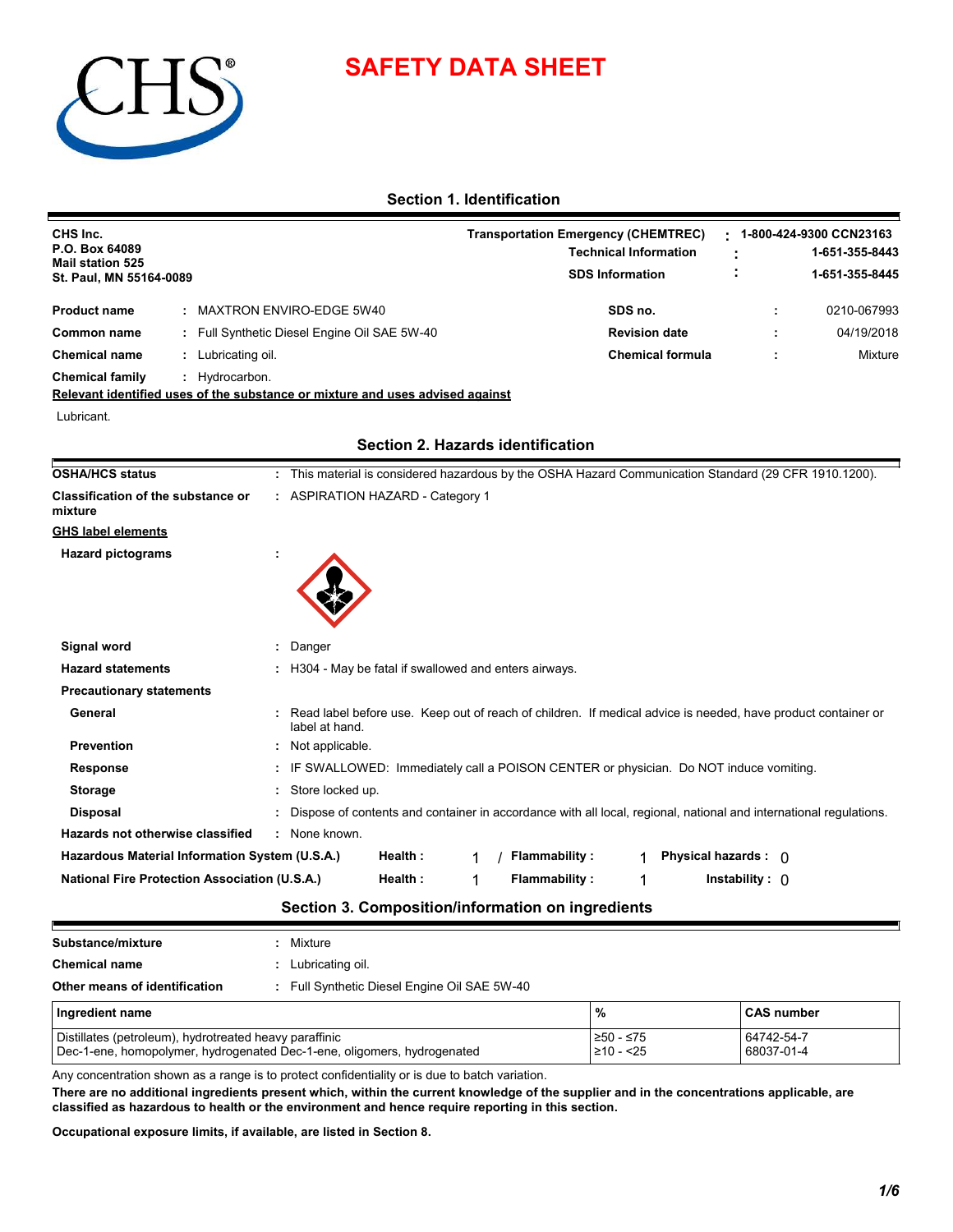# **Section 4. First aid measures**

| Description of necessary first aid measures        |                                                                                                                                                                                                                                                                                                            |
|----------------------------------------------------|------------------------------------------------------------------------------------------------------------------------------------------------------------------------------------------------------------------------------------------------------------------------------------------------------------|
| Eye contact                                        | If material comes in contact with the eyes, immediately wash the eyes with large amounts of water for 15<br>minutes, occasionally lifting the lower and upper lids. Get medical attention.                                                                                                                 |
| <b>Inhalation</b>                                  | : If person breathes in large amounts of material, move the exposed person to fresh air at once. If breathing has<br>stopped, perform artificial respiration. Keep the person warm and at rest. Get medical attention as soon as<br>possible.                                                              |
| <b>Skin contact</b>                                | : If the material comes in contact with the skin, wash the contaminated skin with soap and water promptly. If the<br>material penetrates through clothing, remove the clothing and wash the skin with soap and water promptly. If<br>irritation persists after washing, get medical attention immediately. |
| Ingestion                                          | If material has been swallowed, do not induce vomiting. Get medical attention immediately.                                                                                                                                                                                                                 |
| Most important symptoms/effects, acute and delayed |                                                                                                                                                                                                                                                                                                            |
| <b>Potential acute health effects</b>              |                                                                                                                                                                                                                                                                                                            |
| Eye contact                                        | : No known significant effects or critical hazards.                                                                                                                                                                                                                                                        |
| Inhalation                                         | No known significant effects or critical hazards.                                                                                                                                                                                                                                                          |
| Skin contact                                       | No known significant effects or critical hazards.                                                                                                                                                                                                                                                          |
| Ingestion                                          | : May be fatal if swallowed and enters airways.                                                                                                                                                                                                                                                            |
| Over-exposure signs/symptoms                       |                                                                                                                                                                                                                                                                                                            |
| Eye contact                                        | : Adverse symptoms may include the following: pain or irritation, watering, redness.                                                                                                                                                                                                                       |
| Inhalation                                         | Adverse symptoms may include the following: respiratory tract irritation, coughing.                                                                                                                                                                                                                        |
| <b>Skin contact</b>                                | : Adverse symptoms may include the following: irritation, redness.                                                                                                                                                                                                                                         |
| Ingestion                                          | : No known significant effects or critical hazards.                                                                                                                                                                                                                                                        |
|                                                    | Indication of immediate medical attention and special treatment needed, if necessary                                                                                                                                                                                                                       |
| Notes to physician                                 | : Treat symptomatically. Contact poison treatment specialist immediately if large quantities have been ingested<br>or inhaled.                                                                                                                                                                             |
| <b>Specific treatments</b>                         | : No specific treatment.                                                                                                                                                                                                                                                                                   |
| <b>Protection of first-aiders</b>                  | : No action shall be taken involving any personal risk or without suitable training. It may be dangerous to the<br>person providing aid to give mouth-to-mouth resuscitation.                                                                                                                              |
| See toxicological information (Section 11)         |                                                                                                                                                                                                                                                                                                            |
|                                                    | <b>Section 5. Fire-fighting measures</b>                                                                                                                                                                                                                                                                   |

| Suitable extinguishing media                   | : Use water spray to cool fire exposed surfaces and to protect personnel. Foam, dry chemical or<br>water spray (fog) to extinguish fire.     |
|------------------------------------------------|----------------------------------------------------------------------------------------------------------------------------------------------|
| Unsuitable extinguishing media                 | None known.                                                                                                                                  |
| Specific hazards arising from the chemical     | : Toxic fumes gases or vapors may evolve on burning.                                                                                         |
| Hazardous thermal decomposition products       | No specific data.                                                                                                                            |
| Special protective actions for fire-fighters   | When fighting fires wear full turnout gear and self contained breathing apparatus. Water may<br>cause splattering. Material floats on water. |
| Special protective equipment for fire-fighters | Not applicable.                                                                                                                              |
|                                                | Section 6. Accidental release measures                                                                                                       |

# **Personal precautions, protective equipment and emergency procedures**

F

**Spill** Contain with dikes or absorbent to prevent migration to sewers/streams. Take up small spill with dry chemical **:** Keep unnecessary and unprotected personnel from entering. Avoid breathing vapor or mist. Provide adequate ventilation. Wear appropriate respirator when ventilation is inadequate. Put on appropriate personal protective equipment. **: Methods and materials for containment and cleaning up For non-emergency personnel**

absorbent; large spills may require pump or vacuum prior to absorbent. May require excavation of severely contaminated soil.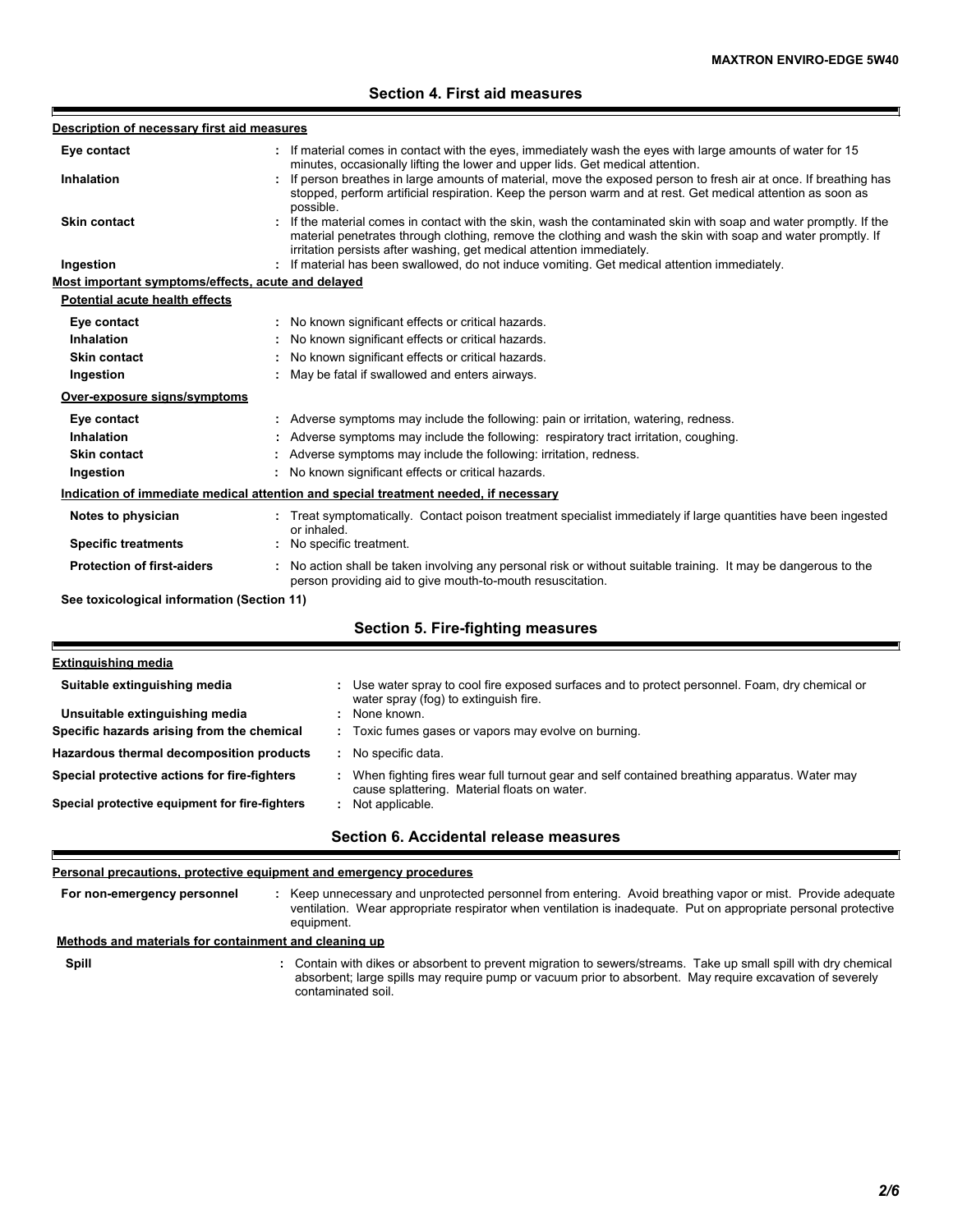# **Section 7. Handling and storage**

| <b>Precautions for safe handling</b>                            |                                                                                                                                                                                                                                                                                                                                                                                                                                                          |
|-----------------------------------------------------------------|----------------------------------------------------------------------------------------------------------------------------------------------------------------------------------------------------------------------------------------------------------------------------------------------------------------------------------------------------------------------------------------------------------------------------------------------------------|
| <b>Protective measures</b>                                      | : Put on appropriate personal protective equipment (see Section 8). Do not get in eyes or on skin or clothing.<br>Do not breathe vapor or mist. Do not ingest. Use only with adequate ventilation. Wear appropriate respirator<br>when ventilation is inadequate.                                                                                                                                                                                        |
| Advice on general occupational<br>hygiene                       | : Eating, drinking and smoking should be prohibited in areas where this material is handled, stored and<br>processed. Workers should wash hands and face before eating, drinking and smoking.                                                                                                                                                                                                                                                            |
| Conditions for safe storage,<br>including any incompatibilities | : Do not store above the following temperature: $113^{\circ}$ C (235.4 $^{\circ}$ F). Odorous and toxic fumes may form from the<br>decomposition of this product if stored at excessive temperatures for extended periods of time. Store in<br>accordance with local regulations. Store in a dry, cool and well-ventilated area, away from incompatible<br>materials (see Section 10). Use appropriate containment to avoid environmental contamination. |

# **Section 8. Exposure controls/personal protection**

### **Control parameters**

Ï

 $\blacksquare$ 

# **Occupational exposure limits**

| Ingredient name                                                                                 |  |                                                                                                                                                                                                                                                               | <b>Exposure limits</b>                                                                                                                                                                                                                                                                                                  |  |  |
|-------------------------------------------------------------------------------------------------|--|---------------------------------------------------------------------------------------------------------------------------------------------------------------------------------------------------------------------------------------------------------------|-------------------------------------------------------------------------------------------------------------------------------------------------------------------------------------------------------------------------------------------------------------------------------------------------------------------------|--|--|
| Distillates (petroleum), hydrotreated heavy paraffinic                                          |  |                                                                                                                                                                                                                                                               | OSHA PEL (United States, 6/2016).<br>TWA: 5 mg/m <sup>3</sup> 8 hours.<br>ACGIH TLV (United States, 3/2017).<br>TWA: 5 mg/m <sup>3</sup> 8 hours. Form: Inhalable fraction<br>NIOSH REL (United States, 10/2016).<br>TWA: 5 mg/m <sup>3</sup> 10 hours. Form: Mist<br>STEL: 10 mg/m <sup>3</sup> 15 minutes. Form: Mist |  |  |
| Appropriate engineering controls<br>: Use only with adequate ventilation.                       |  |                                                                                                                                                                                                                                                               |                                                                                                                                                                                                                                                                                                                         |  |  |
| <b>Environmental exposure controls</b><br>requirements of environmental protection legislation. |  |                                                                                                                                                                                                                                                               | Emissions from ventilation or work process equipment should be checked to ensure they comply with the                                                                                                                                                                                                                   |  |  |
| <b>Individual protection measures</b>                                                           |  |                                                                                                                                                                                                                                                               |                                                                                                                                                                                                                                                                                                                         |  |  |
| <b>Hygiene measures</b>                                                                         |  | : Wash hands, forearms and face thoroughly after handling chemical products, before eating, smoking and using<br>the lavatory and at the end of the working period. Ensure that eyewash stations and safety showers are close<br>to the workstation location. |                                                                                                                                                                                                                                                                                                                         |  |  |
| Eye/face protection                                                                             |  |                                                                                                                                                                                                                                                               | : Recommended: Splash goggles and a face shield, where splash hazard exists.                                                                                                                                                                                                                                            |  |  |
| <b>Skin protection</b>                                                                          |  |                                                                                                                                                                                                                                                               |                                                                                                                                                                                                                                                                                                                         |  |  |
| <b>Hand protection</b>                                                                          |  | $\div$ 4 - 8 hours (breakthrough time): Nitrile gloves.                                                                                                                                                                                                       |                                                                                                                                                                                                                                                                                                                         |  |  |
| <b>Body protection</b>                                                                          |  | : Recommended: Long sleeved coveralls.                                                                                                                                                                                                                        |                                                                                                                                                                                                                                                                                                                         |  |  |
| Other skin protection                                                                           |  | : Recommended: Impervious boots.                                                                                                                                                                                                                              |                                                                                                                                                                                                                                                                                                                         |  |  |
| <b>Respiratory protection</b>                                                                   |  | If ventilation is inadequate, use a NIOSH-certified respirator with an organic vapor cartridge and P95 particulate<br>filter.                                                                                                                                 |                                                                                                                                                                                                                                                                                                                         |  |  |

# **Section 9. Physical and chemical properties**

| <b>Appearance</b>               |                                                    | <b>Relative density</b>             | $: 0.86$ to 0.89                                                     |
|---------------------------------|----------------------------------------------------|-------------------------------------|----------------------------------------------------------------------|
| <b>Physical state</b>           | $:$ Liquid.                                        | <b>Evaporation rate</b>             | $:$ <1 (Butyl acetate = 1)                                           |
| Color                           | : Amber.                                           | <b>Solubility</b>                   | : Insoluble in the following materials: cold water<br>and hot water. |
| Odor                            | $:$ Mild.                                          | Solubility in water                 | : Insoluble                                                          |
| Odor threshold                  | : Not available.                                   | Partition coefficient: n-           | : Not available.                                                     |
| рH                              | Not available.<br>÷.                               | octanol/water                       |                                                                      |
| <b>Melting point</b>            | : Not available.                                   | Auto-ignition<br>temperature        | : $>260^{\circ}$ C ( $>500^{\circ}$ F)                               |
| <b>Boiling point</b>            | : Not available.                                   | <b>Decomposition</b><br>temperature | : Not available.                                                     |
| Flash point                     | : Closed cup: $>205^{\circ}$ C ( $>401^{\circ}$ F) | <b>SADT</b>                         | : Not available.                                                     |
| <b>Flammability</b>             | : Not available.                                   | <b>Viscosity</b>                    | : Not available.                                                     |
| Lower and upper                 | Not available.<br>÷.                               | Vapor pressure                      | : < 0.13 kPa (< 1 mm Hg) (68°F)                                      |
| explosive (flammable)<br>limits |                                                    | Vapor density                       | : Not available.                                                     |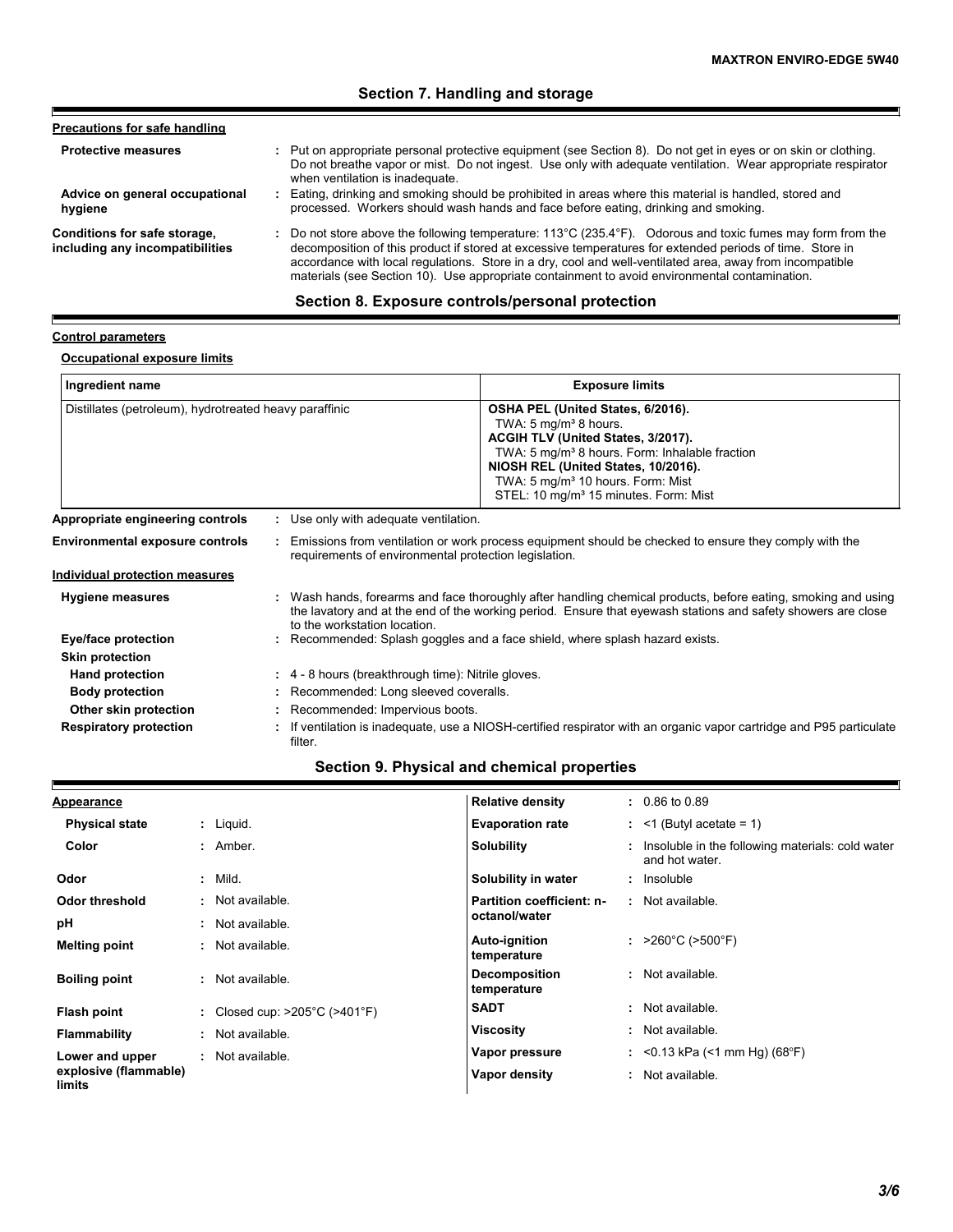# **Section 10. Stability and reactivity**

| Reactivity                         | No specific test data related to reactivity available for this product or its ingredients.           |
|------------------------------------|------------------------------------------------------------------------------------------------------|
| <b>Chemical stability</b>          | The product is stable.                                                                               |
| Possibility of hazardous reactions | Under normal conditions of storage and use, hazardous reactions will not occur.                      |
|                                    |                                                                                                      |
| <b>Conditions to avoid</b>         | No specific data.                                                                                    |
| Incompatible materials             | Not available.                                                                                       |
| Hazardous decomposition products   | Under normal conditions of storage and use, hazardous decomposition products should not be produced. |

# **Section 11. Toxicological information**

# **Information on toxicological effects**

### **Acute toxicity**

Р

There is no data available.

# **Irritation/Corrosion**

| <b>Skin</b>                                        | ÷ | Not hazardous (per manufacturer). |
|----------------------------------------------------|---|-----------------------------------|
| Eyes                                               | ÷ | Not hazardous (per manufacturer). |
| <b>Respiratory</b>                                 | ÷ | Not hazardous (per manufacturer). |
| <b>Sensitization</b>                               |   |                                   |
| Skin                                               | ÷ | Not hazardous (per manufacturer). |
| Respiratory                                        | ÷ | Not hazardous (per manufacturer). |
| <b>Mutagenicity</b>                                |   |                                   |
| There is no data available.                        |   |                                   |
| <b>Carcinogenicity</b>                             |   |                                   |
| There is no data available.                        |   |                                   |
| <b>Reproductive toxicity</b>                       |   |                                   |
| There is no data available.                        |   |                                   |
| <b>Teratogenicity</b>                              |   |                                   |
| There is no data available.                        |   |                                   |
| Specific target organ toxicity (single exposure)   |   |                                   |
| There is no data available.                        |   |                                   |
| Specific target organ toxicity (repeated exposure) |   |                                   |
| There is no data available.                        |   |                                   |
| .                                                  |   |                                   |

#### **Aspiration hazard**

| <b>Name</b>                                            | Result                                |
|--------------------------------------------------------|---------------------------------------|
| Lubricating oil.                                       | <b>ASPIRATION HAZARD - Category 1</b> |
| Distillates (petroleum), hydrotreated heavy paraffinic | ASPIRATION HAZARD - Category 1        |

**Information on the likely routes of :** Dermal contact. Eye contact. Inhalation. Ingestion. **exposure**

# **Section 12. Ecological information**

#### **Toxicity**

E

There is no data available.

#### **Persistence and degradability**

There is no data available.

#### **Bioaccumulative potential**

| <b>Product/ingredient name</b>                                                | $LogP_{ow}$ | <b>BCF</b> | Potential |
|-------------------------------------------------------------------------------|-------------|------------|-----------|
| Dec-1-ene, homopolymer,<br>hydrogenated Dec-1-ene, oligomers,<br>hydrogenated | >6.5        |            | high      |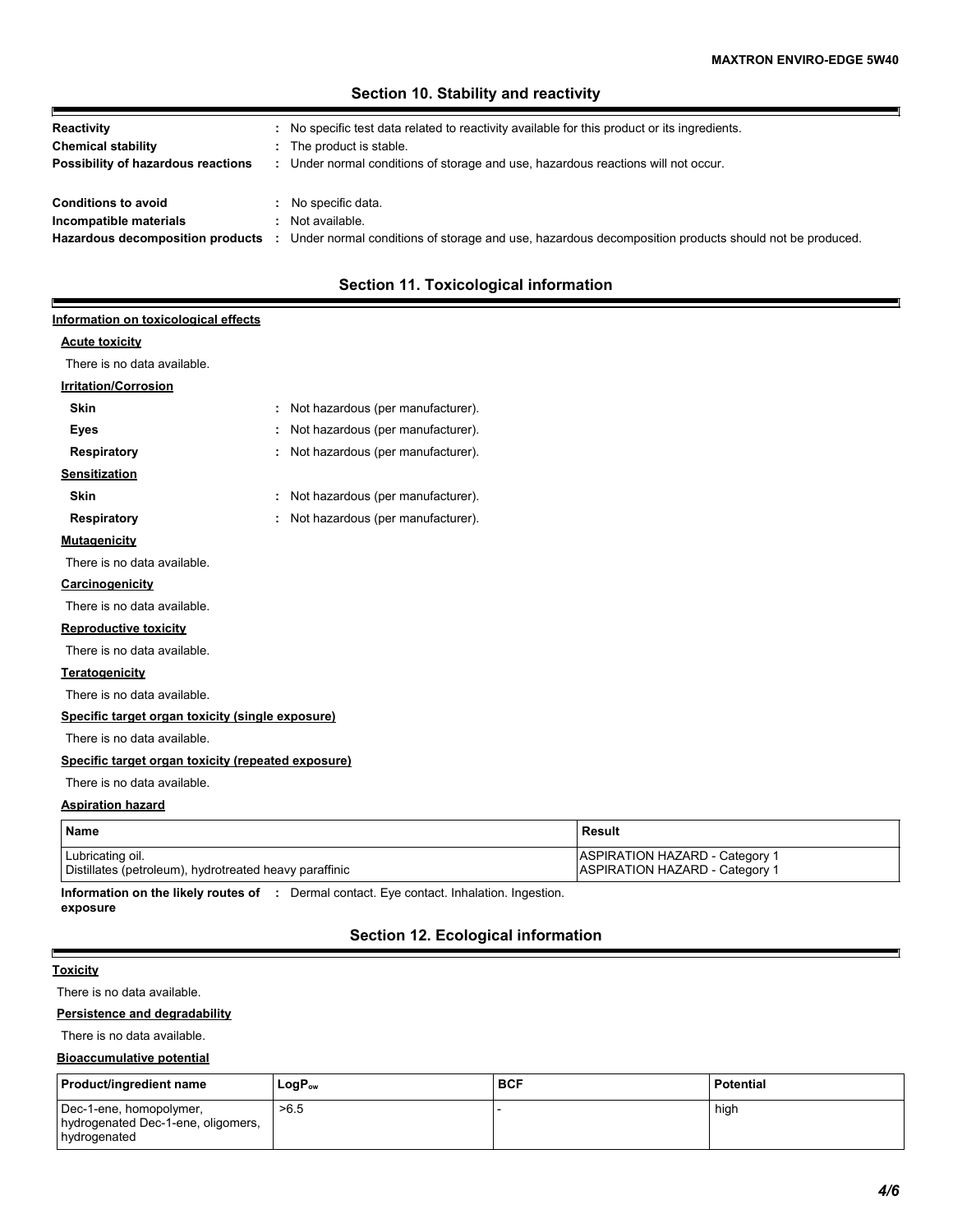**Mobility in soil**

#### **Soil/water partition coefficient (K<sub>oc</sub>) :** There is no data available.

**Other adverse effects :** No known significant effects or critical hazards.

# **Section 13. Disposal considerations**

|                                                                                                                                                                                                                                              |                  | <b>Section 14. Transport information</b>  |            |              | protection and waste disposal legislation and any regional local authority requirements.                                                                                               |                    |                              |
|----------------------------------------------------------------------------------------------------------------------------------------------------------------------------------------------------------------------------------------------|------------------|-------------------------------------------|------------|--------------|----------------------------------------------------------------------------------------------------------------------------------------------------------------------------------------|--------------------|------------------------------|
| <b>DOT IDENTIFICATION NUMBER</b> Not applicable.                                                                                                                                                                                             |                  | DOT proper shipping name                  |            |              | Not applicable.                                                                                                                                                                        |                    |                              |
| <b>DOT Hazard Class(es)</b><br>Not applicable.                                                                                                                                                                                               |                  | Not applicable.<br>PG                     |            |              | DOT EMER. RESPONSE GUIDE NO. Not applicable                                                                                                                                            |                    |                              |
|                                                                                                                                                                                                                                              |                  | <b>Section 15. Regulatory information</b> |            |              |                                                                                                                                                                                        |                    |                              |
|                                                                                                                                                                                                                                              |                  |                                           |            |              | United States inventory (TSCA 8b): All components are listed or exempted.<br>Clean Water Act (CWA) 307: Phosphorodithioic acid, mixed O,O-bis(sec-Bu and isooctyl) esters, zinc salts; |                    |                              |
| <b>Clean Air Act Section 602 Class I Substances</b><br><b>Clean Air Act Section 602 Class II Substances</b><br>Clean Air Act Section 112(b) Hazardous Air Pollutants (HAPs)<br>SARA 302/304<br><b>Composition/information on ingredients</b> | Toluene: Benzene | : Not listed<br>: Not listed<br>: Listed  |            |              | Clean Water Act (CWA) 311: Toluene; Benzene; Ethylenediamine; Vinyl acetate<br><b>DEA List I Chemicals (Precursor Chemicals)</b><br><b>DEA List II Chemicals (Essential Chemicals)</b> |                    | : Not listed<br>: Not listed |
|                                                                                                                                                                                                                                              |                  |                                           |            | SARA 302 TPO |                                                                                                                                                                                        | <b>SARA 304 RQ</b> |                              |
| <b>Name</b>                                                                                                                                                                                                                                  |                  | %                                         | <b>EHS</b> | (lbs)        | (gallons)                                                                                                                                                                              | (Ibs)              | (gallons)                    |

**Hazard classifications :** ASPIRATION HAZARD - Category 1

#### **Composition/information on ingredients**

| Name                                                   |  | <b>Classification</b>                                                                                                                                                                             |  |  |
|--------------------------------------------------------|--|---------------------------------------------------------------------------------------------------------------------------------------------------------------------------------------------------|--|--|
| Distillates (petroleum), hydrotreated heavy paraffinic |  | <b>ASPIRATION HAZARD - Category 1</b>                                                                                                                                                             |  |  |
| <b>SARA 313</b>                                        |  | This product (does/not) contain toxic chemicals subject to the reporting requirements of SARA Section 313 of<br>the Emergency Planning and Community Right-To-Know Act of 1986 and of 40 CFR 372. |  |  |

| l Product name  | <b>CAS number</b> | $\%$ |  |
|-----------------|-------------------|------|--|
| Not applicable. |                   |      |  |

SARA 313 notifications must not be detached from the SDS and any copying and redistribution of the SDS shall include copying and redistribution of the notice attached to copies of the SDS subsequently redistributed.

#### **State regulations**

| <b>Massachusetts</b> | . The following components are listed: Distillates (petroleum), hydrotreated heavy paraffinic; Distillates<br>(petroleum), solvent-dewaxed heavy paraffinic; Distillates (petroleum), hydrotreated heavy paraffinic |
|----------------------|---------------------------------------------------------------------------------------------------------------------------------------------------------------------------------------------------------------------|
| New York             | None of the components are listed.                                                                                                                                                                                  |
| New Jersey           | : The following components are listed: Distillates (petroleum), hydrotreated heavy paraffinic; Distillates<br>(petroleum), solvent-dewaxed heavy paraffinic; Distillates (petroleum), hydrotreated heavy paraffinic |
| Pennsylvania         | None of the components are listed.                                                                                                                                                                                  |

#### **California Prop. 65**

**WARNING**: This product can expose you to Benzene, which is known to the State of California to cause cancer and birth defects or other ⚠ reproductive harm. This product can expose you to chemicals including Toluene, Ethanediol, which are known to the State of California to cause birth defects or other reproductive harm. For more information go to www.P65Warnings.ca.gov.